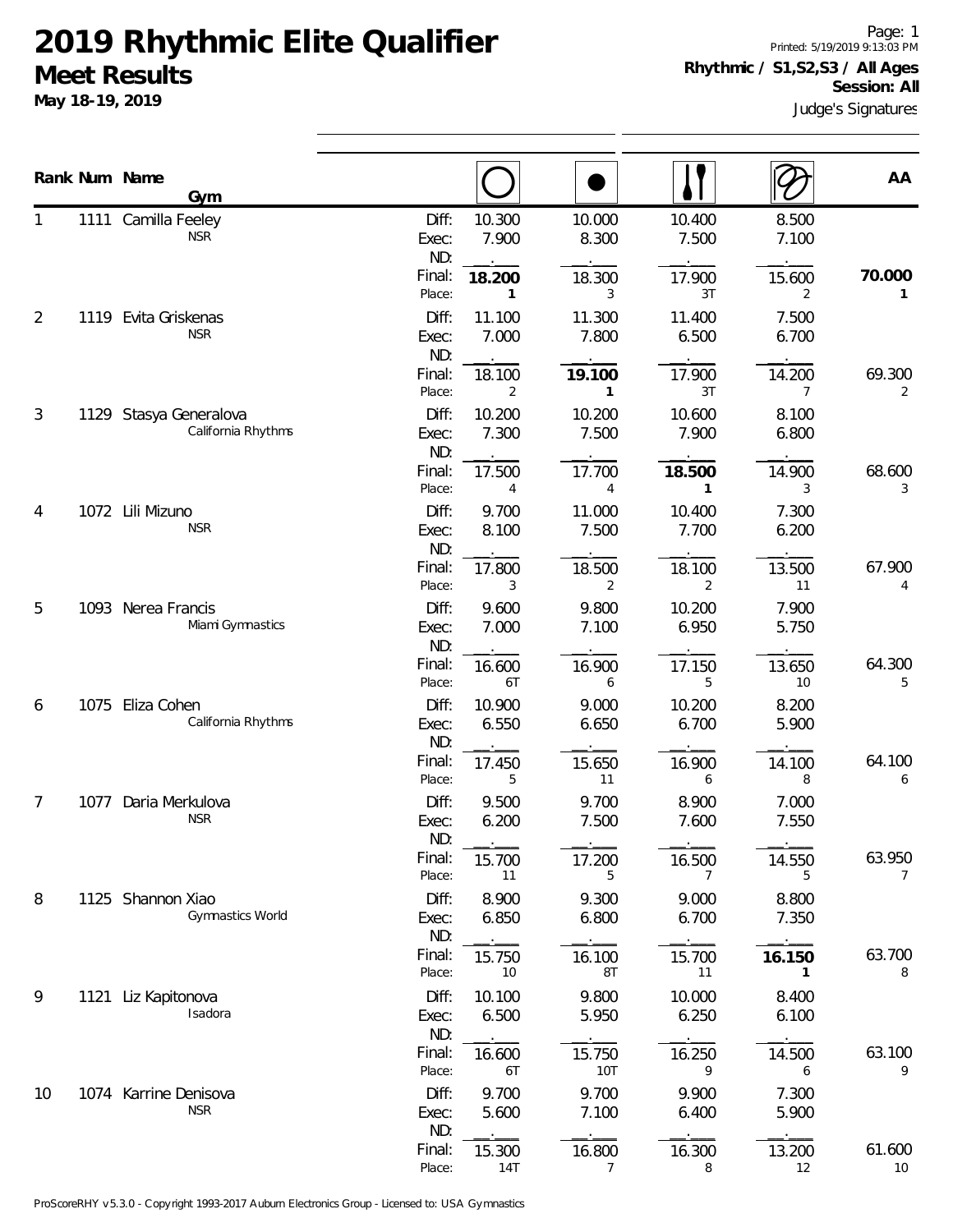**May 18-19, 2019**

Page: 2 Printed: 5/19/2019 9:13:03 PM **Rhythmic / S1,S2,S3 / All Ages Session: All**

|     |      | Rank Num Name<br>Gym                             |                       |                 |                            |                 |                            | AA            |
|-----|------|--------------------------------------------------|-----------------------|-----------------|----------------------------|-----------------|----------------------------|---------------|
| 11  |      | 1084 Anastasia Lobanov<br><b>VIDA</b>            | Diff:<br>Exec:<br>ND: | 10.000<br>6.600 | 8.500<br>5.550             | 9.300<br>6.000  | 8.500<br>6.300             |               |
|     |      |                                                  | Final:<br>Place:      | 16.600<br>6T    | 14.050<br>16               | 15.300<br>13    | 14.800<br>4                | 60.750<br>11  |
| 12  |      | 1122 Elena Fabian<br>Vitrychenko                 | Diff:<br>Exec:<br>ND: | 8.900<br>6.400  | 9.200<br>6.900             | 8.700<br>5.500  | 7.900<br>5.800             |               |
|     |      |                                                  | Final:<br>Place:      | 15.300<br>14T   | 16.100<br>8T               | 14.200<br>19    | 13.700<br>9                | 59.300<br>12  |
| 13  |      | 1099 Helena Pavlovcic<br>California Rhythms      | Diff:<br>Exec:<br>ND: | 9.100<br>6.250  | 9.500<br>6.100             | 9.400<br>4.950  | 7.900<br>4.650             |               |
|     |      |                                                  | Final:<br>Place:      | 15.350<br>13    | 15.600<br>12               | 14.350<br>16T   | 12.550<br>14               | 57.850<br>13  |
| 14F |      | 1118 Elvira Belyanova<br><b>PSC</b>              | Diff:<br>Exec:<br>ND: | 9.100<br>4.850  | 9.500<br>6.250             | 8.500<br>4.700  | 8.100<br>6.150             |               |
|     |      |                                                  | Final:<br>Place:      | 13.950<br>23F   | 15.750<br>10F              | 13.200<br>24F   | 14.250<br>7F               | 57.150<br>14F |
| 14  |      | 1105 Heather Chan<br>Eurogymnastics              | Diff:<br>Exec:<br>ND: | 9.200<br>7.200  | 8.900<br>4.250<br>$-0.600$ | 10.200<br>5.850 | 7.200<br>3.900             |               |
|     |      |                                                  | Final:<br>Place:      | 16.400<br>9     | 12.550<br>25T              | 16.050<br>10    | 11.100<br>24               | 56.100<br>14  |
| 15  |      | 1114 Shallie Rasin<br><b>RRT</b>                 | Diff:<br>Exec:<br>ND: | 8.900<br>6.050  | 8.700<br>5.600             | 8.500<br>5.150  | 7.000<br>5.100             |               |
|     |      |                                                  | Final:<br>Place:      | 14.950<br>16    | 14.300<br>14               | 13.650<br>21    | 12.100<br>15               | 55.000<br>15  |
| 16  | 1097 | Ilana Finkelshtein<br><b>Burlo Gymnastics</b>    | Diff:<br>Exec:<br>ND: | 8.600<br>5.500  | 8.800<br>5.750             | 7.800<br>4.900  | 7.600<br>5.200             |               |
|     |      |                                                  | Final:<br>Place:      | 14.100<br>20T   | 14.550<br>13               | 12.700<br>27    | 12.800<br>13               | 54.150<br>16  |
| 17  |      | 1104 Julia Naishuler<br>Isadora                  | Diff:<br>Exec:<br>ND: | 8.100<br>4.800  | 8.300<br>5.450             | 9.500<br>5.450  | 6.700<br>4.850             |               |
|     |      |                                                  | Final:<br>Place:      | 12.900<br>27    | 13.750<br>17T              | 14.950<br>15    | 11.550<br><b>18T</b>       | 53.150<br>17  |
| 18  |      | 1080 Aleksandra Sklioutovskaya-<br>Princeton Gym | Diff:<br>Exec:<br>ND: | 8.500<br>6.200  | 8.000<br>5.100             | 8.700<br>4.800  | 6.800<br>4.950             |               |
|     |      |                                                  | Final:<br>Place:      | 14.700<br>18    | 13.100<br>20               | 13.500<br>22    | 11.750<br>16               | 53.050<br>18  |
| 19  |      | 1088 Lily Avila<br>Vitrychenko                   | Diff:<br>Exec:<br>ND: | 9.100<br>6.500  | 7.200<br>5.000<br>$-0.600$ | 9.300<br>6.300  | 7.000<br>3.650<br>$-0.600$ |               |
|     |      |                                                  | Final:<br>Place:      | 15.600<br>12    | 11.600<br>33T              | 15.600<br>12    | 10.050<br>31               | 52.850<br>19  |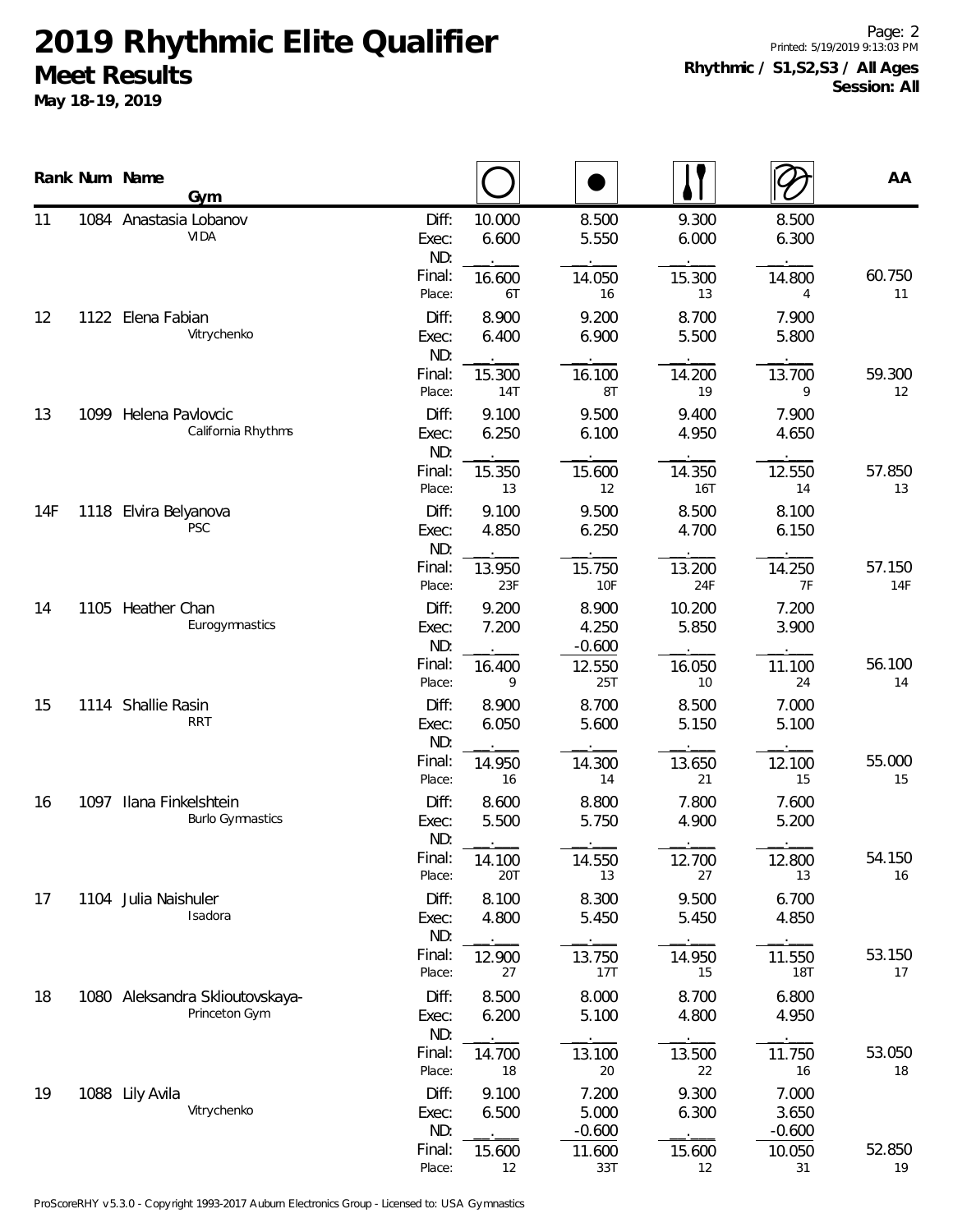**May 18-19, 2019**

Page: 3 Printed: 5/19/2019 9:13:03 PM **Rhythmic / S1,S2,S3 / All Ages Session: All**

|    | Rank Num Name<br>Gym                     |                       |                |                |                |                | AA           |
|----|------------------------------------------|-----------------------|----------------|----------------|----------------|----------------|--------------|
| 20 | 1115 Angela Wang<br>Emerald City         | Diff:<br>Exec:<br>ND: | 8.700<br>5.550 | 8.000<br>5.750 | 8.400<br>4.850 | 7.000<br>4.550 |              |
|    |                                          | Final:<br>Place:      | 14.250<br>19   | 13.750<br>17T  | 13.250<br>23   | 11.550<br>18T  | 52.800<br>20 |
| 21 | 1131 Nicole Yatskar<br>Isadora           | Diff:<br>Exec:<br>ND: | 7.800<br>6.250 | 8.700<br>5.500 | 8.300<br>4.800 | 5.300<br>4.300 |              |
|    |                                          | Final:<br>Place:      | 14.050<br>22   | 14.200<br>15   | 13.100<br>24   | 9.600<br>37    | 50.950<br>21 |
| 22 | 1098 Nicole Herkenhoff<br>Eurogymnastics | Diff:<br>Exec:<br>ND: | 8.500<br>5.600 | 7.100<br>3.700 | 8.700<br>6.350 | 6.600<br>4.100 |              |
|    |                                          | Final:<br>Place:      | 14.100<br>20T  | 10.800<br>38T  | 15.050<br>14   | 10.700<br>26   | 50.650<br>22 |
| 23 | 1132 Emilia Piskoulian<br>RAL            | Diff:<br>Exec:<br>ND: | 7.100<br>6.200 | 6.800<br>6.200 | 7.600<br>6.150 | 5.200<br>4.800 |              |
|    |                                          | Final:<br>Place:      | 13.300<br>25   | 13.000<br>23   | 13.750<br>20   | 10.000<br>32   | 50.050<br>23 |
| 24 | 1094 Erika Bilenka<br>RAL                | Diff:<br>Exec:<br>ND: | 7.400<br>6.000 | 6.900<br>5.850 | 6.900<br>5.350 | 5.700<br>5.900 |              |
|    |                                          | Final:<br>Place:      | 13.400<br>24   | 12.750<br>24   | 12.250<br>29T  | 11.600<br>17   | 50.000<br>24 |
| 25 | 1085 Nelly Garces<br>Mosaic Gymnastics   | Diff:<br>Exec:<br>ND: | 8.500<br>6.400 | 7.300<br>5.850 | 6.300<br>5.850 | 4.100<br>5.050 |              |
|    |                                          | Final:<br>Place:      | 14.900<br>17   | 13.150<br>19   | 12.150<br>32   | 9.150<br>40T   | 49.350<br>25 |
| 26 | 1096 Katherine Wang<br>DIA               | Diff:<br>Exec:<br>ND: | 7.900<br>5.300 | 6.600<br>4.200 | 8.500<br>5.750 | 6.900<br>4.100 |              |
|    |                                          | Final:<br>Place:      | 13.200<br>26   | 10.800<br>38T  | 14.250<br>18   | 11.000<br>25   | 49.250<br>26 |
| 27 | 1089 Hannah Lai<br><b>RHD</b>            | Diff:<br>Exec:<br>ND: | 7.400<br>5.400 | 7.200<br>4.950 | 8.100<br>6.250 | 4.500<br>4.200 |              |
|    |                                          | Final:<br>Place:      | 12.800<br>28T  | 12.150<br>29   | 14.350<br>16T  | 8.700<br>42T   | 48.000<br>27 |
| 28 | 1107 Alexandra Dolgikh<br>M&N            | Diff:<br>Exec:<br>ND: | 6.800<br>4.100 | 7.300<br>5.750 | 7.400<br>4.550 | 6.200<br>4.100 |              |
|    |                                          | Final:<br>Place:      | 10.900<br>$41$ | 13.050<br>21T  | 11.950<br>33T  | 10.300<br>29   | 46.200<br>28 |
| 29 | 1076 Meryl Wang<br>Twin Cities Rhythmic  | Diff:<br>Exec:<br>ND: | 7.900<br>3.700 | 7.400<br>4.800 | 7.500<br>4.850 | 5.100<br>4.650 |              |
|    |                                          | Final:<br>Place:      | 11.600<br>36   | 12.200<br>28   | 12.350<br>28   | 9.750<br>34T   | 45.900<br>29 |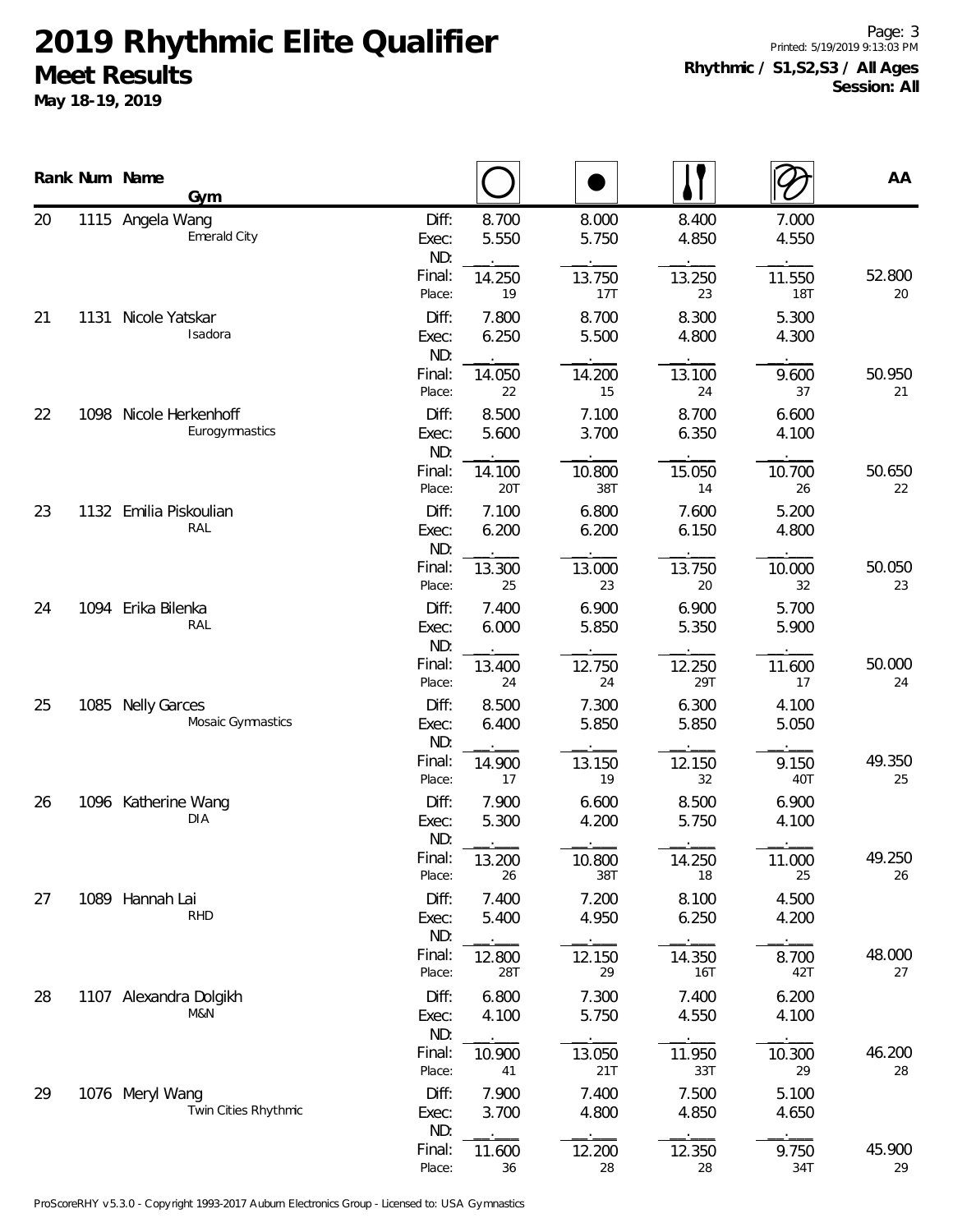**May 18-19, 2019**

Page: 4 Printed: 5/19/2019 9:13:03 PM **Rhythmic / S1,S2,S3 / All Ages Session: All**

|     |      | Rank Num Name<br>Gym                      |                       |                            |                            |                            |                            | AA            |
|-----|------|-------------------------------------------|-----------------------|----------------------------|----------------------------|----------------------------|----------------------------|---------------|
| 30  |      | 1070 Ekaterina Rodova<br>M&N              | Diff:<br>Exec:<br>ND: | 6.000<br>3.950             | 6.100<br>5.600             | 7.700<br>5.150             | 6.000<br>5.250             |               |
|     |      |                                           | Final:<br>Place:      | 9.950<br>46T               | 11.700<br>32               | 12.850<br>26               | 11.250<br>23               | 45.750<br>30  |
| 31  |      | 1127 Wakana Shiraiwa<br>Rose City         | Diff:<br>Exec:<br>ND: | 6.800<br>6.000             | 7.000<br>5.100             | 5.600<br>5.050             | 4.800<br>4.900             |               |
|     |      |                                           | Final:<br>Place:      | 12.800<br>28T              | 12.100<br>30               | 10.650<br>44T              | 9.700<br>36                | 45.250<br>31  |
| 32T |      | 1106 Gloria Davidova<br>EV                | Diff:<br>Exec:<br>ND: | 6.400<br>2.950             | 7.100<br>4.700             | 7.400<br>4.450             | 7.100<br>4.400             |               |
|     |      |                                           | Final:<br>Place:      | 9.350<br>53                | 11.800<br>31               | 11.850<br>36               | 11.500<br>21               | 44.500<br>32T |
| 32T |      | 1090 Malia Jue<br>DIA                     | Diff:<br>Exec:<br>ND: | 7.200<br>4.600             | 6.800<br>4.650             | 6.500<br>4.250             | 6.300<br>4.200             |               |
|     |      |                                           | Final:<br>Place:      | 11.800<br>35               | 11.450<br>36               | 10.750<br>42               | 10.500<br>28               | 44.500<br>32T |
| 34  | 1087 | Baifan Zhou<br>North-East Rhythmics       | Diff:<br>Exec:<br>ND: | 6.600<br>4.700<br>$-0.600$ | 7.600<br>5.450             | 7.300<br>4.950             | 4.400<br>4.050<br>$-0.300$ |               |
|     |      |                                           | Final:<br>Place:      | 10.700<br>43               | 13.050<br>21T              | 12.250<br>29T              | 8.150<br>48                | 44.150<br>34  |
| 35  |      | 1078 Mina Bourabah<br>Tampa Bay Rhythmics | Diff:<br>Exec:<br>ND: | 7.800<br>4.250             | 6.200<br>1.900<br>$-0.300$ | 6.600<br>5.600             | 6.400<br>5.150             |               |
|     |      |                                           | Final:<br>Place:      | 12.050<br>33T              | 7.800<br>50                | 12.200<br>31               | 11.550<br>18T              | 43.600<br>35  |
| 36  |      | 1079 Leah Goldenberg<br><b>NSR</b>        | Diff:<br>Exec:<br>ND: | 6.200<br>5.850             | 5.900<br>3.700<br>$-0.600$ | 7.500<br>5.450             | 4.900<br>4.650             |               |
|     |      |                                           | Final:<br>Place:      | 12.050<br>33T              | 9.000<br>48                | 12.950<br>25               | 9.550<br>38                | 43.550<br>36  |
| 37  |      | 1112 Asca Akiyama<br>Empire Rhythmic Gym  | Diff:<br>Exec:<br>ND: | 6.300<br>5.200             | 6.700<br>4.800             | 6.200<br>5.750             | 4.100<br>4.350             |               |
|     |      |                                           | Final:<br>Place:      | 11.500<br>37T              | 11.500<br>35               | 11.950<br>33T              | 8.450<br>47                | 43.400<br>37  |
| 38  |      | 1091 Aileen Atkin<br><b>MPNYC</b>         | Diff:<br>Exec:<br>ND: | 6.900<br>4.600             | 7.100<br>3.900             | 7.300<br>2.850             | 6.500<br>4.100             |               |
|     |      |                                           | Final:<br>Place:      | 11.500<br>37T              | 11.000<br>37               | 10.150<br>$47\,$           | 10.600<br>27               | 43.250<br>38  |
| 39  | 1101 | Skylar Jeffries<br>Elegance Gymnastics    | Diff:<br>Exec:<br>ND: | 8.100<br>5.800             | 7.200<br>5.350             | 6.000<br>3.150<br>$-0.900$ | 1.900<br>4.900             |               |
|     |      |                                           | Final:<br>Place:      | 13.900<br>23               | 12.550<br>25T              | 8.250<br>51                | 6.800<br>53                | 41.500<br>39  |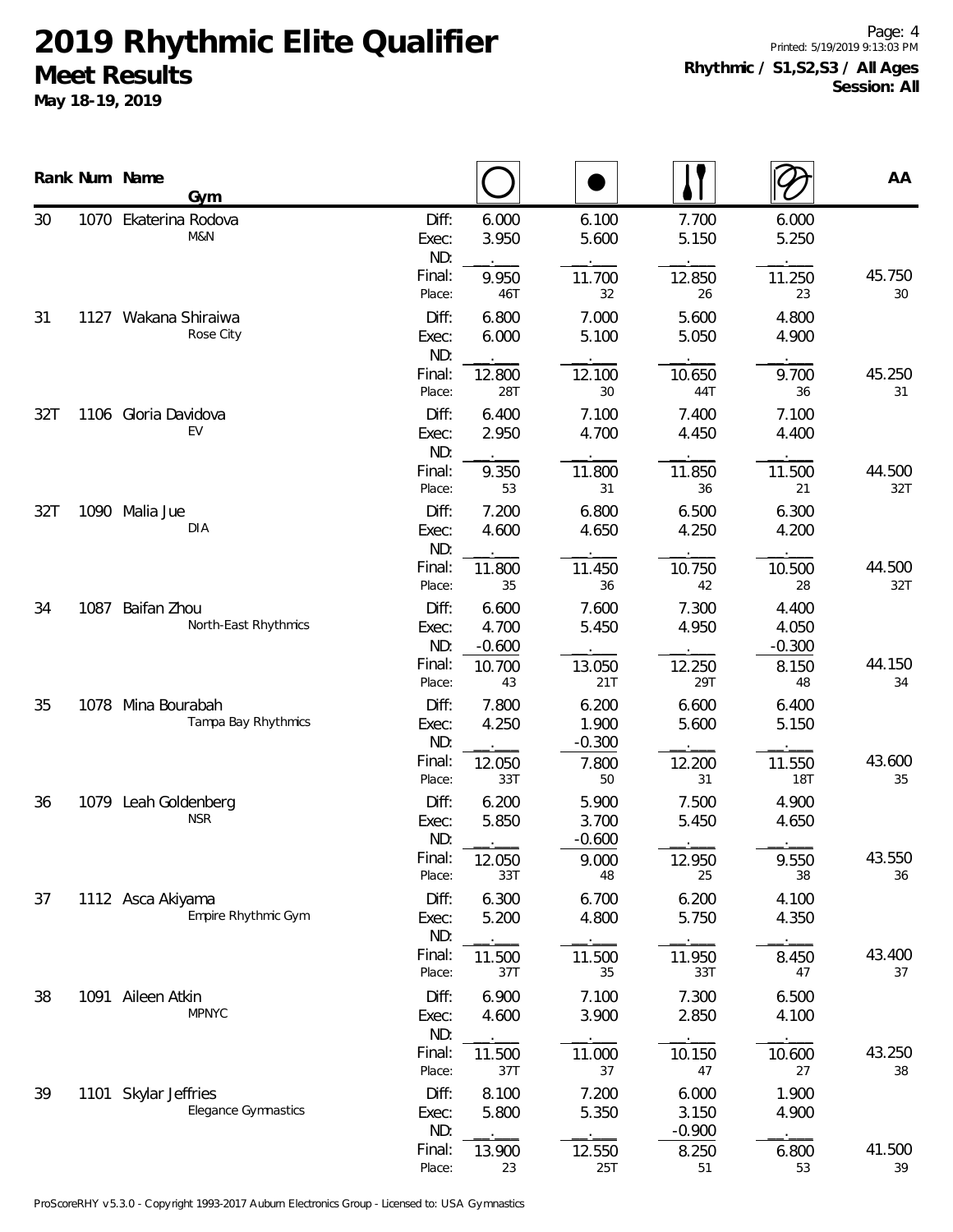**May 18-19, 2019**

Page: 5 Printed: 5/19/2019 9:13:03 PM **Rhythmic / S1,S2,S3 / All Ages Session: All**

|     |      | Rank Num Name<br>Gym                               |                       |                |                            |                |                | AA            |
|-----|------|----------------------------------------------------|-----------------------|----------------|----------------------------|----------------|----------------|---------------|
| 40F |      | 1073 Shany Kovalsky<br><b>NWR</b>                  | Diff:<br>Exec:<br>ND: | 5.400<br>3.600 | 6.400<br>4.950             | 6.100<br>5.400 | 5.300<br>3.850 |               |
|     |      |                                                    | Final:<br>Place:      | 9.000<br>54F   | 11.350<br>37F              | 11.500<br>37F  | 9.150<br>40F   | 41.000<br>40F |
| 40  |      | 1086 Romana Vasyleha<br><b>IRG</b>                 | Diff:<br>Exec:<br>ND: | 6.700<br>4.150 | 7.400<br>4.950             | 5.400<br>3.100 | 5.200<br>3.800 |               |
|     |      |                                                    | Final:<br>Place:      | 10.850<br>42   | 12.350<br>27               | 8.500<br>50    | 9.000<br>41    | 40.700<br>40  |
| 41T |      | 1103 Angie Astakhova<br><b>Evergreen Rhythmics</b> | Diff:<br>Exec:<br>ND: | 7.900<br>4.200 | 5.500<br>3.850             | 7.100<br>3.550 | 4.600<br>3.400 |               |
|     |      |                                                    | Final:<br>Place:      | 12.100<br>32   | 9.350<br>47                | 10.650<br>44T  | 8.000<br>49    | 40.100<br>41T |
| 41T |      | 1116 Jessica Li<br>Vitrychenko                     | Diff:<br>Exec:<br>ND: | 7.600<br>3.850 | 5.800<br>4.100             | 7.200<br>4.100 | 4.300<br>3.150 |               |
|     |      |                                                    | Final:<br>Place:      | 11.450<br>39   | 9.900<br>42                | 11.300<br>38   | 7.450<br>52    | 40.100<br>41T |
| 43  |      | 1083 Polina Cherepanova<br><b>NSR</b>              | Diff:<br>Exec:<br>ND: | 5.000<br>4.850 | 6.000<br>3.400             | 6.200<br>4.400 | 5.000<br>5.150 |               |
|     |      |                                                    | Final:<br>Place:      | 9.850<br>48    | 9.400<br>43T               | 10.600<br>46   | 10.150<br>30   | 40.000<br>43  |
| 44  |      | 1126 Amelia Spata<br>CR                            | Diff:<br>Exec:<br>ND: | 6.600<br>4.550 | 4.200<br>2.950<br>$-0.900$ | 6.200<br>5.700 | 4.900<br>5.050 |               |
|     |      |                                                    | Final:<br>Place:      | 11.150<br>40   | 6.250<br>56                | 11.900<br>35   | 9.950<br>33    | 39.250<br>44  |
| 45  |      | 1100 Katherina Tcheprasova<br>RAM                  | Diff:<br>Exec:<br>ND: | 5.500<br>4.200 | 5.800<br>3.600             | 6.000<br>5.150 | 4.400<br>4.200 |               |
|     |      |                                                    | Final:<br>Place:      | 9.700<br>50T   | 9.400<br>43T               | 11.150<br>39   | 8.600<br>46    | 38.850<br>45  |
| 46  |      | 1092 Anya Voznyuk<br><b>DIA</b>                    | Diff:<br>Exec:<br>ND: | 5.000<br>3.200 | 7.300<br>3.100             | 6.200<br>2.400 | 7.300<br>4.150 |               |
|     |      |                                                    | Final:<br>Place:      | 8.200<br>54T   | 10.400<br>41               | 8.600<br>49    | 11.450<br>22   | 38.650<br>46  |
| 47  | 1130 | Daria Seminario<br>Mosaic Gymnastics               | Diff:<br>Exec:<br>ND: | 5.300<br>4.650 | 6.000<br>4.600             | 4.900<br>2.850 | 5.600<br>4.150 |               |
|     |      |                                                    | Final:<br>Place:      | 9.950<br>46T   | 10.600<br>40               | 7.750<br>53    | 9.750<br>34T   | 38.050<br>47  |
| 48  |      | 1117 Jessica Tian<br>North-East Rhythmics          | Diff:<br>Exec:<br>ND: | 6.200<br>4.350 | 5.300<br>2.650<br>$-0.600$ | 6.100<br>4.700 | 5.500<br>3.700 |               |
|     |      |                                                    | Final:<br>Place:      | 10.550<br>44   | 7.350<br>51                | 10.800<br>41   | 9.200<br>39    | 37.900<br>48  |